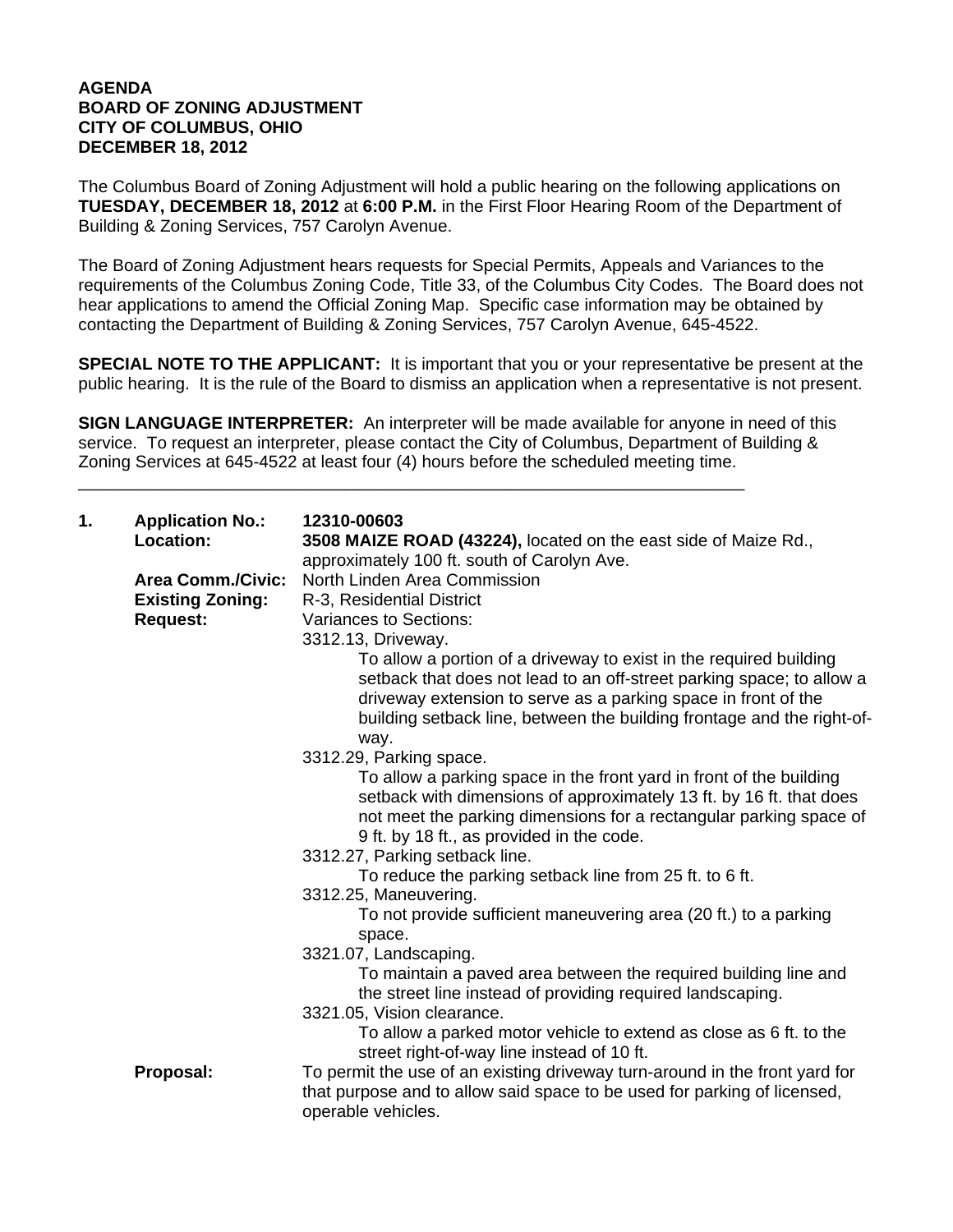| Applicant(s):                   | Jack & Vickey S. Stockley, Jr.<br>3508 Maize Rd.<br>Columbus, Ohio 43224                      |
|---------------------------------|-----------------------------------------------------------------------------------------------|
| <b>Case Planner:</b><br>E-mail: | <b>Property Owner(s):</b> Same as applicants.<br>Dave Reiss, 645-7973<br>DJReiss@Columbus.gov |

**2. Application No.: 12310-00612**

- **Location: 3514 MAIZE ROAD (43224),** located on the east side of Maize Rd., approximately 50 ft. south of Carolyn Ave.  **Area Comm./Civic:** North Linden Area Commission **Existing Zoning:** R-3, Residential District **Request:** Variances to Sections: 3312.13, Driveway. To allow a portion of a driveway to exist in the required building setback that does not lead to an off-street parking space; to allow a driveway extension to serve as a parking space in front of the building setback line, between the building frontage and the right-of way. 3312.29, Parking space. To allow a parking space in the front yard in front of the building setback with dimensions of approximately 14 ft. by 18 ft. that does not meet the dimensions of a rectangular parking space that is 9 ft. by 18 ft. 3312.27, Parking setback line. To reduce the parking setback line from 25 ft. to 6 ft. 3312.25, Maneuvering. To not provide sufficient maneuvering area (20 ft.) to a parking space. 3321.07, Landscaping. To maintain a paved area between the required building line and the street line instead of providing required landscaping. 3321.05, Vision clearance. To allow a parked motor vehicle to extend as close as 6 ft. to the street right-of-way line instead of 10 ft. **Proposal:** To permit the use of an existing driveway turn-around in the front yard for that purpose and to allow said space to be used for parking of licensed, operable vehicles. Applicant(s): Kenya S. & Herbert M. E. Hood 3514 Maize Rd. Columbus, Ohio 43224 **Property Owner(s):** Same as applicant. **Case Planner:** Dave Reiss, 645-7973
	- **E-mail:** DJReiss@Columbus.gov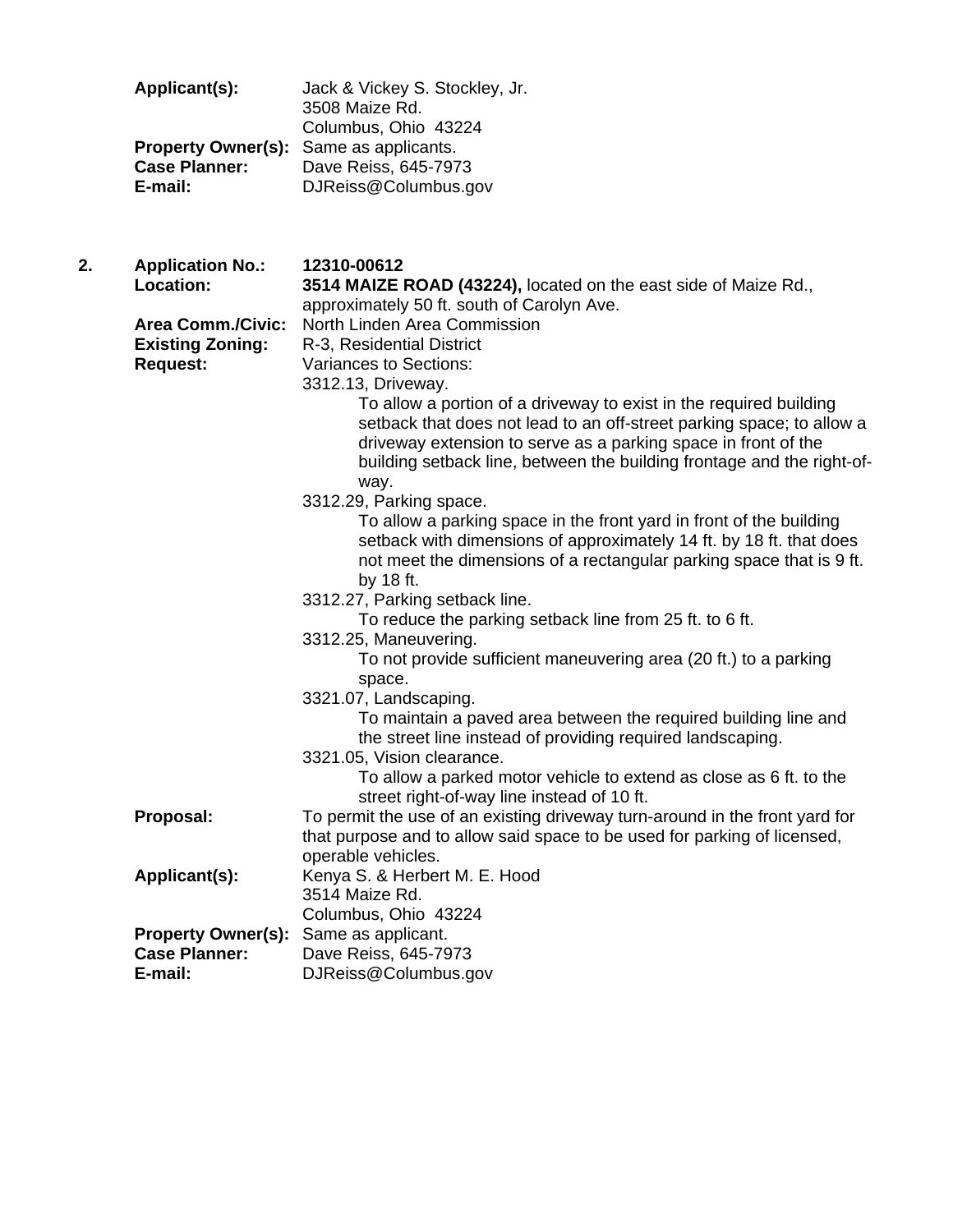| 3. | <b>Application No.:</b><br>Location: | 12310-00610                                                                                                               |
|----|--------------------------------------|---------------------------------------------------------------------------------------------------------------------------|
|    |                                      | 5367 THOMPSON ROAD (43230), located on the south side of Thompson<br>Road, approximately 3550 feet east of Hamilton Road. |
|    | <b>Area Comm./Civic:</b>             |                                                                                                                           |
|    |                                      | <b>Northland Community Council</b><br>PUD-8, Planned Unit Development District                                            |
|    | <b>Existing Zoning:</b>              |                                                                                                                           |
|    | <b>Request:</b>                      | Variance(s) to Section(s):                                                                                                |
|    |                                      | 3345.07(g), Contents of application for establishment of PUD.                                                             |
|    |                                      | To reduce the number of single family lots from 100 to 32 per Item 2                                                      |
|    |                                      | of the Introduction of Zoning Text (Subareas 1,2 and 3)                                                                   |
|    |                                      | 3345.07(d), Contents of application for establishment of PUD.                                                             |
|    |                                      | To reduce the perimter yard from 25 fee to zero (0) feet along the                                                        |
|    |                                      | west subarea line per Item 3A2d.                                                                                          |
|    |                                      | 3345.07(g), Contents of application for establishment of PUD.                                                             |
|    |                                      | To eliminate the storage area above the garages, per Item 3A1e of<br>Subarea 1.                                           |
|    |                                      | 3333.10, AR-12 area district requirements.                                                                                |
|    |                                      | To reduce the AR-12 district requirement from 3,600 sq.ft./unit to                                                        |
|    |                                      | 2,794 sq.ft./unit per Item 3A1e of Subarea 2.                                                                             |
|    | Proposal:                            | To increase the density of an existing PUD 8 by providing less than                                                       |
|    |                                      | required single family homes and adding multi-unit dwellings.                                                             |
|    | Applicant(s):                        | Lifestyle Communities, c/o Jeffrey L. Brown Smith & Hale, LLC.                                                            |
|    |                                      | 37 W. Broad St., Suite 725                                                                                                |
|    |                                      | Columbus, Ohio 43215                                                                                                      |
|    | <b>Property Owner(s):</b>            | Preserve Crossing, Ltd., et al.                                                                                           |
|    |                                      | 230 West Street, Ste. 200                                                                                                 |
|    |                                      | Columbus, Ohio 43215                                                                                                      |
|    | <b>Case Planner:</b>                 | Jamie Freise, 645-6350                                                                                                    |
|    | E-mail:                              | JFFreise@Columbus.gov                                                                                                     |
| 4. | <b>Application No.:</b>              | 12310-00611                                                                                                               |
|    | Location:                            | 8740 SANCUS BLVD. (43240), located on the east side of Sancus Blvd.,                                                      |
|    |                                      | approximately 200' south of Polaris Parkway.                                                                              |
|    | <b>Area Comm./Civic:</b>             | Far North Columbus Community Coalition                                                                                    |
|    | <b>Existing Zoning:</b>              | LC-4, Commercial District                                                                                                 |
|    | <b>Request:</b>                      | Variance(s) to Section(s):                                                                                                |
|    |                                      | 3312.49, Minimum numbers of parking spaces required.                                                                      |
|    |                                      | To reduce the minimum number of parking spaces from 151 to 120.                                                           |
|    |                                      | 3312.53, Minimum number of loading spaces required.                                                                       |
|    |                                      | To reduce the minimum number of loading spaces required from 1                                                            |
|    |                                      | to 0.                                                                                                                     |
|    | Proposal:                            | To raze an existing restaurant and redevelop the site with two restaurants                                                |
|    |                                      | and a retail space.                                                                                                       |
|    | Applicant(s):                        | Kevin Gaskey                                                                                                              |
|    |                                      | 12750 Merit Drive, Ste. 1000                                                                                              |
|    |                                      | Dallas, Texas 75251                                                                                                       |
|    | <b>Property Owner(s):</b>            | DDR-PTC Out Parcel, LLC                                                                                                   |
|    |                                      | 3300 Enterprise Parkway                                                                                                   |
|    |                                      | Beachwood, Ohio 44122                                                                                                     |
|    | <b>Case Planner:</b>                 | Jamie Freise, 645-6350                                                                                                    |
|    | E-mail:                              | JFFreise@Columbus.gov                                                                                                     |